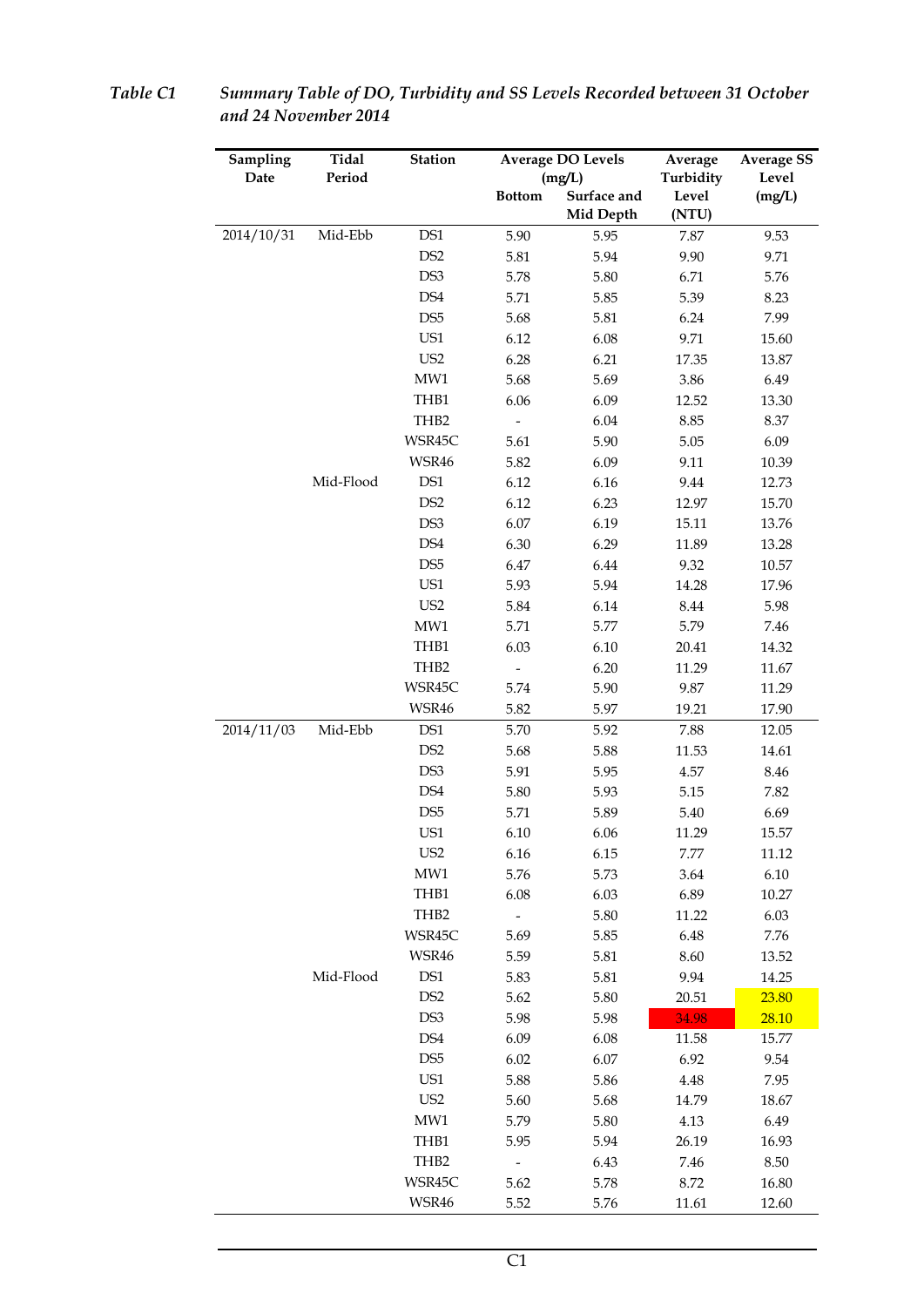| Sampling   | Tidal     | <b>Station</b>                   |                          | <b>Average DO Levels</b> |           | <b>Average SS</b> |  |
|------------|-----------|----------------------------------|--------------------------|--------------------------|-----------|-------------------|--|
| Date       | Period    |                                  |                          | (mg/L)                   | Turbidity | Level             |  |
|            |           |                                  | <b>Bottom</b>            | Surface and              | Level     | (mg/L)            |  |
|            |           |                                  |                          | Mid Depth                | (NTU)     |                   |  |
| 2014/11/05 | Mid-Ebb   | DS1                              | 6.01                     | 6.00                     | 6.41      | 8.23              |  |
|            |           | DS <sub>2</sub>                  | 5.88                     | 5.93                     | 5.07      | 8.59              |  |
|            |           | DS3                              | 6.03                     | 6.01                     | 4.01      | 7.03              |  |
|            |           | DS4                              | 5.90                     | 5.89                     | 29.24     | 18.13             |  |
|            |           | DS <sub>5</sub>                  | 5.91                     | 5.96                     | 21.54     | 18.23             |  |
|            |           | US1                              | 6.15                     | 6.09                     | 5.66      | 7.55              |  |
|            |           | US <sub>2</sub>                  | 6.27                     | 6.29                     | 5.43      | 9.15              |  |
|            |           | $\ensuremath{\text{MW1}}\xspace$ | 5.86                     | 5.88                     | 2.74      | 5.82              |  |
|            |           | THB1                             | 5.90                     | 5.98                     | 5.10      | 6.22              |  |
|            |           | THB <sub>2</sub>                 | $\overline{\phantom{0}}$ | 5.97                     | 6.43      | 8.13              |  |
|            |           | WSR45C                           | 5.80                     | 5.95                     | 5.90      | 9.78              |  |
|            |           | WSR46                            | 6.24                     | 6.27                     | 9.29      | 13.09             |  |
|            | Mid-Flood | DS1                              | 5.92                     | 5.96                     | 9.41      | 12.67             |  |
|            |           | DS <sub>2</sub>                  | 5.92                     | 5.98                     | 13.94     | 21.00             |  |
|            |           | DS3                              | 5.99                     | 5.97                     | 22.25     | 18.58             |  |
|            |           | DS4                              | 6.12                     | 6.24                     | 6.50      | 8.96              |  |
|            |           | DS <sub>5</sub>                  | 6.21                     | 6.22                     | 7.45      | 10.10             |  |
|            |           | US1                              | 6.20                     | 6.22                     | 9.81      | 13.28             |  |
|            |           | US <sub>2</sub>                  | 6.29                     | 6.11                     | 12.11     | 15.94             |  |
|            |           | $\ensuremath{\text{MW1}}\xspace$ | 5.85                     | 5.86                     | 7.09      | 10.54             |  |
|            |           | THB1                             | 5.90                     | 5.95                     | 24.66     | 20.45             |  |
|            |           | THB <sub>2</sub>                 |                          | 5.82                     | 11.99     | 12.83             |  |
|            |           | WSR45C                           | 5.89                     | 5.95                     | 21.73     | 17.72             |  |
|            |           | WSR46                            | 6.14                     | 6.17                     | 7.82      | 9.13              |  |
| 2014/11/07 | Mid-Ebb   | DS1                              | 6.35                     | 6.35                     | 4.60      | 5.32              |  |
|            |           | DS <sub>2</sub>                  | 6.36                     | 6.38                     | 3.95      | 5.34              |  |
|            |           | DS3                              | 6.07                     | 6.10                     | 6.62      | 7.22              |  |
|            |           | DS4                              | 6.02                     | 6.03                     | 10.71     | 12.93             |  |
|            |           | DS <sub>5</sub>                  | 6.06                     | 6.12                     | 9.32      | 9.04              |  |
|            |           | US1                              | 6.37                     | 6.40                     | 4.09      | 4.85              |  |
|            |           | US <sub>2</sub>                  | 6.41                     | 6.41                     | 4.02      | 5.50              |  |
|            |           | MW1                              | 5.84                     | 5.90                     | $3.07\,$  | 5.03              |  |
|            |           | THB1                             | 6.30                     | 6.32                     | $3.47\,$  | 10.90             |  |
|            |           | THB2                             | $\overline{\phantom{a}}$ | 5.97                     | 4.38      | 3.27              |  |
|            |           | WSR45C                           | 5.87                     | 6.08                     | 3.81      | 4.44              |  |
|            |           | WSR46                            | 6.23                     | 6.27                     | 6.92      | 7.79              |  |
|            | Mid-Flood | DS1                              | 6.09                     | 6.14                     | 11.03     | 11.43             |  |
|            |           | DS <sub>2</sub>                  | 6.27                     | 6.28                     | 7.37      | 13.27             |  |
|            |           | DS3                              | 6.33                     | 6.33                     | 8.84      | 11.37             |  |
|            |           | DS4                              | 6.46                     | 6.45                     | 4.56      | 5.10              |  |
|            |           | DS <sub>5</sub>                  | 6.13                     | 6.17                     | 5.19      | 7.76              |  |
|            |           | US1                              | 5.97                     | 6.00                     | 5.99      | 5.85              |  |
|            |           | US <sub>2</sub>                  | 6.16                     | 6.19                     | 10.04     | 13.72             |  |
|            |           | MW1                              | 5.93                     | 5.94                     | 4.54      | 6.46              |  |
|            |           | TH <sub>B1</sub>                 | 4.63                     | 4.51                     | 17.30     | 16.75             |  |
|            |           | THB2                             | $\overline{\phantom{a}}$ | 5.73                     | 4.25      | 6.10              |  |
|            |           | WSR45C                           | 6.05                     | 6.17                     | 6.38      | 7.91              |  |
|            |           | WSR46                            | 6.18                     | 6.16                     | 8.95      | 9.12              |  |
| 2014/11/10 | Mid-Ebb   |                                  |                          |                          |           |                   |  |
|            |           | DS1                              | 5.54                     | 5.52                     | 6.82      | 8.28              |  |
|            |           | DS <sub>2</sub>                  | 6.24                     | 6.44                     | 4.98      | 7.69              |  |
|            |           | DS3                              | 6.14                     | 6.48                     | 4.37      | 5.93              |  |
|            |           | DS4                              | 6.25                     | 6.66                     | 4.09      | 6.02              |  |
|            |           | DS <sub>5</sub>                  | 6.08                     | 6.49                     | 4.21      | 7.03              |  |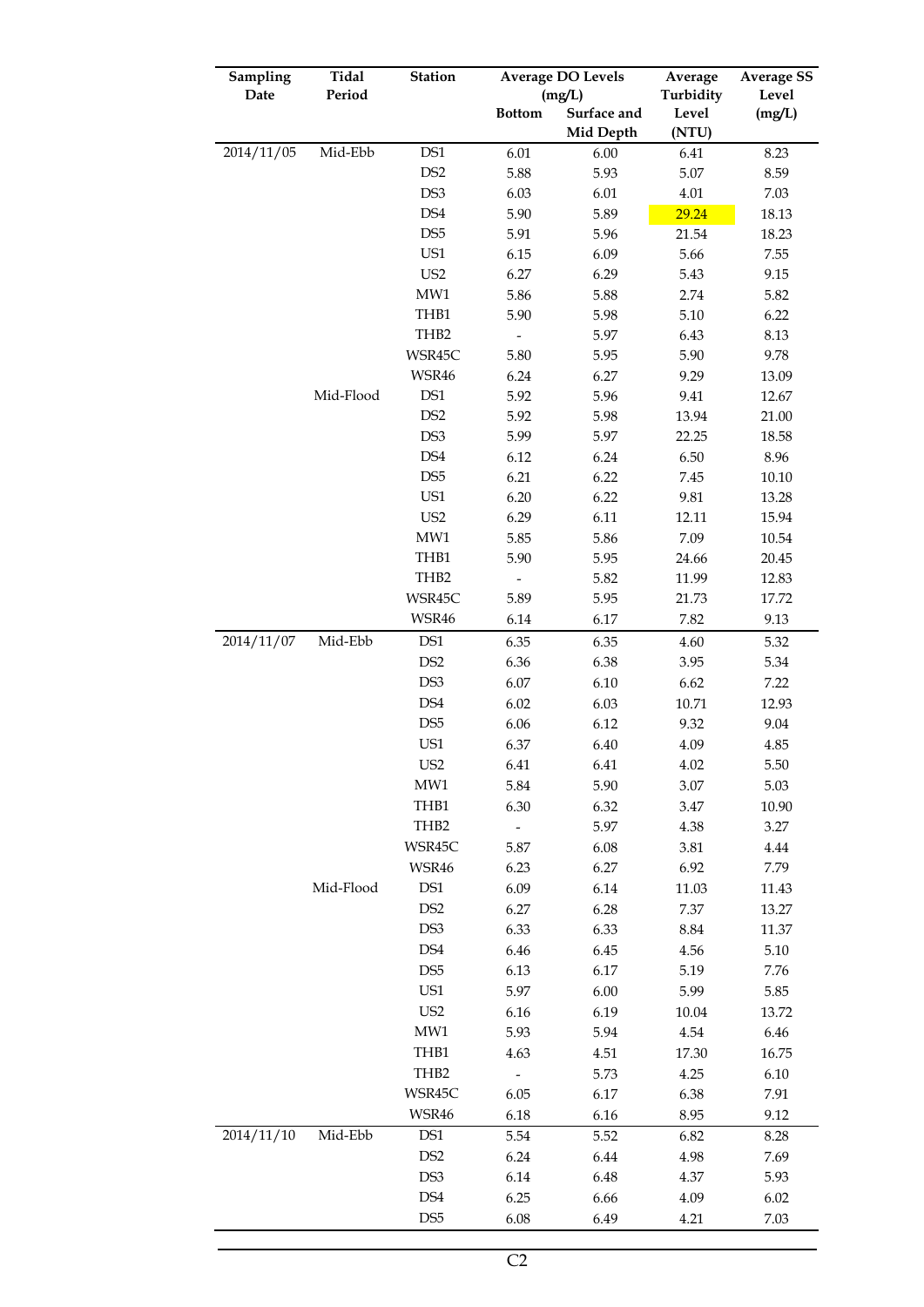| Sampling   | Tidal     | <b>Station</b>  | <b>Average DO Levels</b> |             | Average   | <b>Average SS</b> |  |
|------------|-----------|-----------------|--------------------------|-------------|-----------|-------------------|--|
| Date       | Period    |                 |                          | (mg/L)      | Turbidity | Level             |  |
|            |           |                 | <b>Bottom</b>            | Surface and | Level     | (mg/L)            |  |
|            |           |                 |                          | Mid Depth   | (NTU)     |                   |  |
|            |           | US1             | 5.52                     | 5.53        | 4.22      | 5.97              |  |
|            |           | US <sub>2</sub> | 5.50                     | 5.48        | 4.84      | 5.83              |  |
|            |           | MW1             | 6.32                     | 6.40        | 2.16      | 6.08              |  |
|            |           | THB1            | 5.70                     | 5.34        | 4.27      | 5.43              |  |
|            |           | THB2            |                          | 6.31        | 6.34      | 6.10              |  |
|            |           | WSR45C          | 6.07                     | 6.45        | 5.04      | 7.48              |  |
|            |           | WSR46           | 6.26                     | 6.44        | 4.56      | 7.26              |  |
|            | Mid-Flood | DS1             | 6.36                     | 6.40        | 9.46      | 12.65             |  |
|            |           | DS <sub>2</sub> | 6.34                     | 6.34        | 16.83     | 17.68             |  |
|            |           | DS3             | 6.39                     | 6.40        | 8.16      | 12.07             |  |
|            |           | DS4             | 6.50                     | 6.50        | 3.79      | 5.18              |  |
|            |           | DS <sub>5</sub> | 6.38                     | 6.39        | 4.70      | 5.62              |  |
|            |           | US1             | 6.50                     | 6.52        | 5.12      | 6.80              |  |
|            |           | US <sub>2</sub> | 6.37                     | 6.42        | 5.21      | 7.76              |  |
|            |           | MW1             | 6.13                     | 6.12        | 4.49      | $8.07\,$          |  |
|            |           | THB1            | 6.40                     | 6.38        | 4.45      | 6.83              |  |
|            |           | THB2            | $\overline{a}$           | 5.66        | 3.65      | 10.80             |  |
|            |           | WSR45C          | 6.28                     | 6.30        | 9.37      | 7.99              |  |
|            |           | WSR46           | 6.38                     | 6.38        | 7.07      | 8.18              |  |
| 2014/11/12 | Mid-Ebb   | DS1             | 7.50                     | 7.58        | 3.94      | 4.22              |  |
|            |           | DS <sub>2</sub> | 7.89                     | 7.95        | 3.59      | 4.48              |  |
|            |           | DS3             | 7.83                     | 7.89        | 2.89      | 4.86              |  |
|            |           | DS4             | 6.72                     | 7.32        | 3.68      | 4.32              |  |
|            |           | DS <sub>5</sub> | 6.73                     | 7.46        | 3.49      | 3.19              |  |
|            |           | US1             | 7.85                     | 8.14        | 9.00      | 9.53              |  |
|            |           | US <sub>2</sub> | 7.92                     | 8.14        | 5.17      | 6.53              |  |
|            |           | MW1             | 6.88                     | 6.94        | 2.26      | 2.84              |  |
|            |           | THB1            | 8.11                     | 8.13        | 7.25      | 7.80              |  |
|            |           | THB2            |                          | 7.17        | 2.88      | 9.00              |  |
|            |           | WSR45C          | 6.71                     | 7.50        | 3.37      | 4.20              |  |
|            |           | WSR46           | 7.14                     | 7.25        | 5.73      | 6.67              |  |
|            | Mid-Flood | DS1             | 7.16                     | 7.22        | 5.35      | 7.25              |  |
|            |           | DS <sub>2</sub> | 7.13                     | 7.26        | 18.71     | 13.27             |  |
|            |           | DS3             | 7.07                     | 7.20        | 9.71      | 10.77             |  |
|            |           | DS4             | 5.94                     | 5.95        | 5.67      | 6.67              |  |
|            |           | DS <sub>5</sub> | 5.94                     | 5.96        | 3.67      | 4.46              |  |
|            |           | US1             | 7.61                     | 7.41        | 4.55      | 4.57              |  |
|            |           | US <sub>2</sub> | 7.18                     | 7.27        | 4.00      | 4.74              |  |
|            |           | MW1             | 6.37                     | 6.49        | 3.55      | 4.29              |  |
|            |           | THB1            | 7.07                     | 7.28        | 8.34      | 10.03             |  |
|            |           | THB2            |                          | 6.23        | 5.44      | 7.27              |  |
|            |           | WSR45C          | 6.63                     | 6.94        | 4.78      | 4.61              |  |
|            |           | WSR46           | 6.90                     | 7.04        | 5.76      | 5.68              |  |
| 2014/11/14 | Mid-Ebb   | DS1             | 7.45                     | 7.52        | 8.15      | 16.08             |  |
|            |           | DS <sub>2</sub> | 7.25                     | 7.38        | 6.35      | 11.94             |  |
|            |           | DS3             | 7.26                     | 7.37        | 3.27      | 3.91              |  |
|            |           | DS4             | 7.04                     | 7.37        | 3.31      | 3.86              |  |
|            |           | DS <sub>5</sub> | 7.26                     | 7.38        | 2.78      | 3.17              |  |
|            |           | US1             | 7.73                     | 7.73        | 4.40      | 3.73              |  |
|            |           | US <sub>2</sub> | 7.73                     | 7.73        | 2.58      | 3.83              |  |
|            |           | MW1             | 7.18                     | 7.20        | 1.70      | 2.77              |  |
|            |           | THB1            | 7.57                     | 7.49        | 3.39      | 2.60              |  |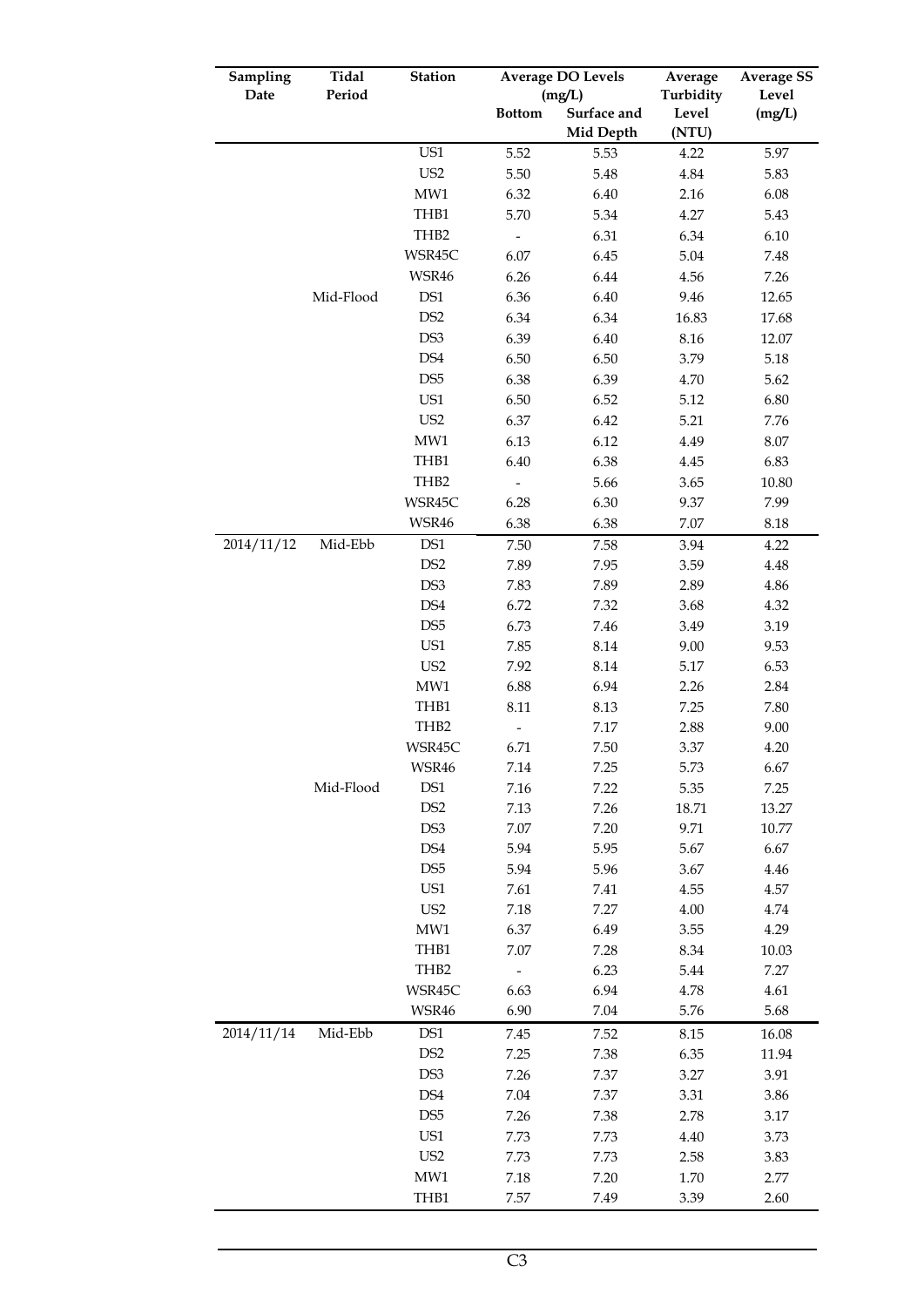| Sampling   | Tidal     | <b>Station</b>              | <b>Average DO Levels</b> |                  | Average   | <b>Average SS</b> |  |
|------------|-----------|-----------------------------|--------------------------|------------------|-----------|-------------------|--|
| Date       | Period    |                             |                          | (mg/L)           | Turbidity | Level             |  |
|            |           |                             | <b>Bottom</b>            | Surface and      | Level     | (mg/L)            |  |
|            |           |                             |                          | <b>Mid Depth</b> | (NTU)     |                   |  |
|            |           | THB2                        | $\qquad \qquad -$        | 6.69             | 3.15      | 3.13              |  |
|            |           | WSR45C                      | 6.93                     | 7.47             | 2.39      | 2.60              |  |
|            |           | WSR46                       | 7.42                     | 7.54             | 3.87      | 4.01              |  |
|            | Mid-Flood | DS1                         | 8.06                     | 8.26             | 5.17      | 3.72              |  |
|            |           | DS <sub>2</sub>             | 8.83                     | 9.00             | 7.02      | 7.67              |  |
|            |           | DS3                         | 8.82                     | 8.92             | 5.52      | 6.87              |  |
|            |           | DS4                         | 8.37                     | 8.44             | 4.25      | 5.18              |  |
|            |           | DS <sub>5</sub>             | 8.34                     | 8.62             | 2.61      | 3.72              |  |
|            |           | US1                         | 7.36                     | 7.48             | 3.07      | 3.50              |  |
|            |           | US <sub>2</sub>             | 7.92                     | 8.44             | 3.05      | 4.23              |  |
|            |           | MW1                         | 7.08                     | 7.14             | 1.50      | 3.56              |  |
|            |           | THB1                        | 8.75                     | 8.80             | 5.47      | 5.72              |  |
|            |           | THB2                        | $\overline{\phantom{a}}$ | 7.58             | 3.15      | 4.27              |  |
|            |           | WSR45C                      | 7.01                     | 7.45             | 2.67      | 3.57              |  |
|            |           | WSR46                       | 6.86                     | 7.69             | 3.44      | 4.06              |  |
| 2014/11/17 | Mid-Ebb   | DS1                         | 8.46                     | 8.48             | 2.70      | 7.77              |  |
|            |           | DS <sub>2</sub>             | 8.40                     | 8.43             | 1.95      | 4.00              |  |
|            |           | DS3                         | 8.46                     | 8.52             | 1.65      | 3.47              |  |
|            |           | DS4                         | 8.67                     | 8.69             | 1.54      | 4.21              |  |
|            |           | DS <sub>5</sub>             | 8.53                     | 8.71             | 1.62      | 3.86              |  |
|            |           | US1                         | 8.95                     | 9.00             | 3.29      | 9.10              |  |
|            |           | US <sub>2</sub>             | 9.81                     | 9.83             | 2.46      | 3.17              |  |
|            |           | MW1                         | 7.71                     | 7.76             | 1.26      | 1.98              |  |
|            |           | THB1                        | 10.23                    | 10.24            | 2.13      | 3.43              |  |
|            |           | THB <sub>2</sub>            |                          | 9.74             | 0.65      | 2.17              |  |
|            |           | WSR45C                      | 8.01                     | 8.37             | 2.26      | 2.49              |  |
|            |           | WSR46                       | 8.23                     | 8.80             | 2.95      | 3.22              |  |
|            | Mid-Flood | $\mathop{\rm DS}\nolimits1$ | 9.42                     | 10.06            | 5.84      | 12.58             |  |
|            |           | DS <sub>2</sub>             | 11.29                    | 11.70            | 3.62      | 5.47              |  |
|            |           | DS3                         | 11.72                    | 12.12            | 5.71      | 9.88              |  |
|            |           | DS4                         | 10.95                    | 11.95            | 4.43      | 5.92              |  |
|            |           | DS <sub>5</sub>             | 11.51                    | 11.51            | 1.13      | 3.36              |  |
|            |           | US1                         | 11.24                    | 11.79            | 1.89      | 2.82              |  |
|            |           | US <sub>2</sub>             | 9.21                     | 10.35            | 1.76      | 4.74              |  |
|            |           | MW1                         | 7.85                     | 7.97             | 1.50      | 3.28              |  |
|            |           | THB1                        | 9.88                     | 10.08            | 7.53      | 5.03              |  |
|            |           | THB <sub>2</sub>            |                          | 8.36             | 0.45      | 19.10             |  |
|            |           | WSR45C                      | 8.64                     | 8.97             | 2.77      | 3.83              |  |
|            |           | WSR46                       | 8.23                     | 9.16             | 4.76      | 4.57              |  |
| 2014/11/19 | Mid-Ebb   | DS1                         | 8.56                     | 8.61             | 2.31      | 3.04              |  |
|            |           | DS <sub>2</sub>             | 8.62                     | 8.90             | 2.15      | 3.80              |  |
|            |           | DS3                         | 8.45                     | 8.76             | 2.60      | 2.61              |  |
|            |           | DS4                         | 8.30                     | 8.55             | 1.87      | 2.41              |  |
|            |           | DS <sub>5</sub>             | 8.32                     | 8.58             | 1.39      | 3.02              |  |
|            |           | US1                         | 9.57                     | 9.65             | 2.13      | 2.77              |  |
|            |           | US <sub>2</sub>             | 9.89                     | 10.04            | 1.65      | 2.33              |  |
|            |           | MW1                         | 7.87                     | 7.94             | 1.42      | 2.20              |  |
|            |           | THB1                        | 9.86                     | 9.94             | 1.76      | 2.83              |  |
|            |           | THB <sub>2</sub>            |                          | 9.00             | 3.62      | 2.83              |  |
|            |           | WSR45C                      | 8.14                     | 8.44             | 1.44      | 2.69              |  |
|            |           | WSR46                       | 8.91                     | 9.35             | 2.31      | 2.90              |  |
|            | Mid-Flood | DS1                         | 9.40                     | 9.55             | 3.79      | 4.87              |  |
|            |           |                             |                          |                  |           |                   |  |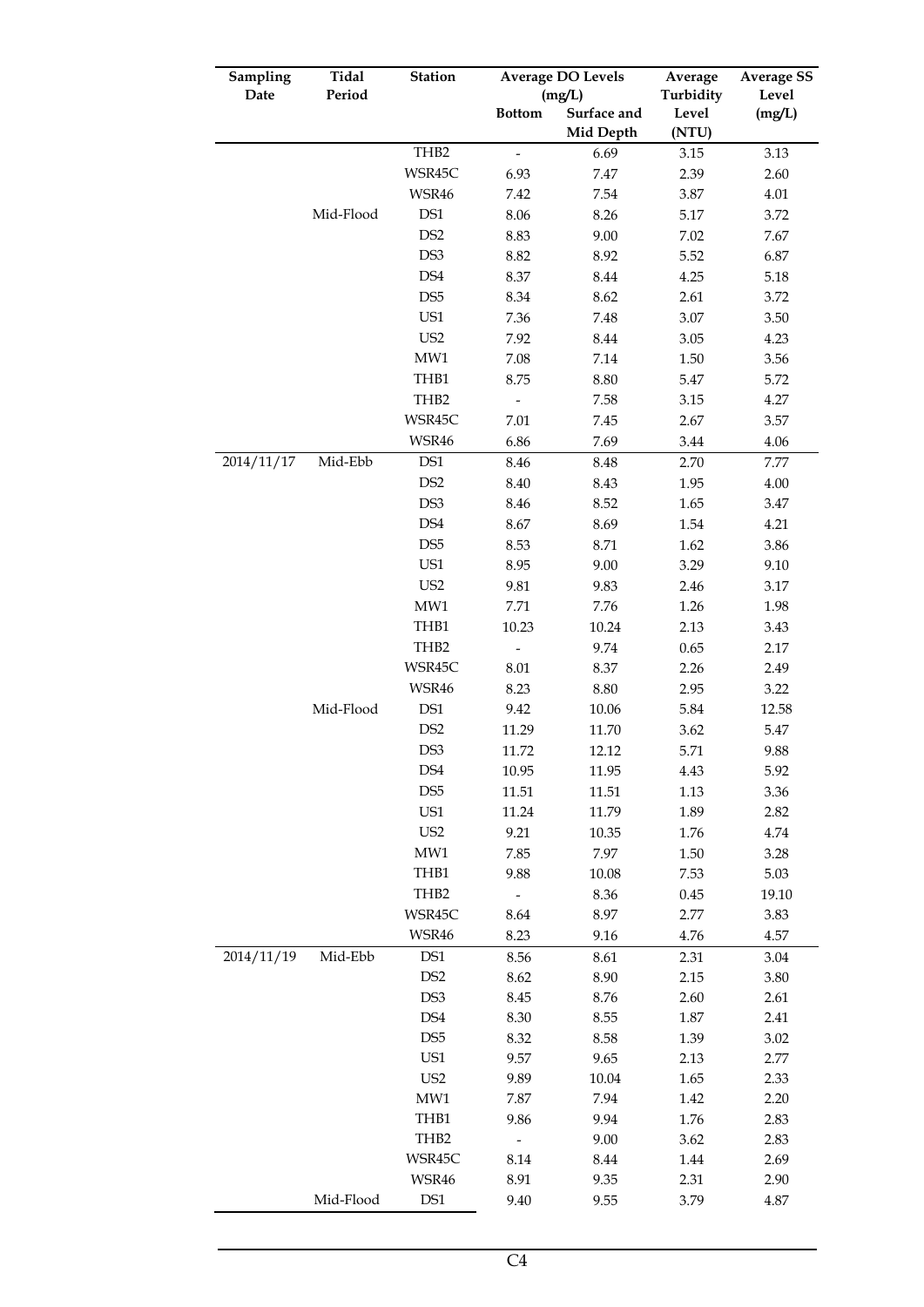| Sampling   | Tidal     | <b>Station</b>   |                              | <b>Average DO Levels</b> |                | <b>Average SS</b> |  |
|------------|-----------|------------------|------------------------------|--------------------------|----------------|-------------------|--|
| Date       | Period    |                  |                              | (mg/L)                   | Turbidity      | Level             |  |
|            |           |                  | <b>Bottom</b>                | Surface and<br>Mid Depth | Level<br>(NTU) | (mg/L)            |  |
|            |           | DS <sub>2</sub>  | 9.04                         | 9.42                     | 4.10           | 5.00              |  |
|            |           | DS3              | 10.38                        | 10.27                    | 1.91           | 2.22              |  |
|            |           | DS4              | 10.72                        | 9.99                     | 1.90           | 3.61              |  |
|            |           | DS <sub>5</sub>  | 9.25                         | 9.40                     | 1.68           | 3.08              |  |
|            |           | US1              | 9.13                         | 9.16                     | 2.47           | 3.39              |  |
|            |           | US <sub>2</sub>  | 8.98                         | 9.03                     | 2.72           | 2.99              |  |
|            |           | MW1              | 7.62                         | 7.67                     | 2.04           | 3.08              |  |
|            |           | THB1             | 9.54                         | 9.63                     | 9.12           | 10.73             |  |
|            |           | THB <sub>2</sub> | $\qquad \qquad \blacksquare$ | 8.57                     | 0.95           | 4.37              |  |
|            |           | WSR45C           | 8.47                         | 8.56                     | 5.41           | 7.13              |  |
|            |           | WSR46            | 8.80                         | 9.11                     | 3.55           | 4.21              |  |
| 2014/11/21 | Mid-Ebb   | DS1              | 8.47                         | 8.78                     | 3.02           |                   |  |
|            |           | DS <sub>2</sub>  | 8.87                         | 9.13                     | 3.06           | 5.40<br>6.31      |  |
|            |           | DS3              |                              |                          | 3.18           | 8.74              |  |
|            |           | DS4              | 8.65<br>8.85                 | 8.86<br>9.09             |                | 6.01              |  |
|            |           | DS <sub>5</sub>  | 8.58                         | 9.07                     | 2.20<br>2.33   | 8.24              |  |
|            |           | US1              | 9.44                         | 9.68                     | 2.50           | 3.78              |  |
|            |           | US <sub>2</sub>  | 9.15                         | 9.13                     | 1.83           | 7.57              |  |
|            |           | MW1              | 7.47                         | 7.55                     | 2.21           | 7.82              |  |
|            |           | THB1             | 9.43                         | 9.29                     | 1.53           | 5.40              |  |
|            |           | THB2             |                              | 8.72                     | 0.38           | 7.63              |  |
|            |           | WSR45C           | 8.09                         | 8.44                     | 2.41           | 4.82              |  |
|            |           | WSR46            | 8.66                         | 8.98                     | 1.75           | 5.70              |  |
|            | Mid-Flood | DS1              | 8.99                         | 9.50                     | 6.30           | 7.95              |  |
|            |           | DS <sub>2</sub>  | 9.56                         | 9.52                     | 1.68           | 5.25              |  |
|            |           | DS3              | 9.23                         | 9.22                     | 2.53           | 5.50              |  |
|            |           | DS4              | 8.73                         | 8.97                     | 1.80           | 5.13              |  |
|            |           | DS <sub>5</sub>  | 8.72                         | 8.84                     | 2.26           | 6.37              |  |
|            |           | US1              | 8.97                         | 9.04                     | 5.87           | 10.38             |  |
|            |           | US <sub>2</sub>  | 9.16                         | 9.30                     | 5.10           | 9.14              |  |
|            |           | MW1              | 8.04                         | 8.09                     | 3.36           | 11.77             |  |
|            |           | THB1             | 9.92                         | 9.68                     | 1.25           | 5.13              |  |
|            |           | THB <sub>2</sub> |                              | 9.58                     | 4.52           | 10.47             |  |
|            |           | WSR45C           | 8.93                         | 9.00                     | 4.78           | 7.89              |  |
|            |           | WSR46            | 9.25                         | 9.42                     | 3.93           | 11.37             |  |
| 2014/11/24 | Mid-Ebb   | DS1              | 8.64                         | 8.98                     | 2.08           | 4.42              |  |
|            |           | DS <sub>2</sub>  | 8.23                         | 8.60                     | 3.99           | 7.90              |  |
|            |           | DS3              | 8.28                         | 8.64                     | 4.75           | 6.63              |  |
|            |           | DS4              | 8.34                         | 8.69                     | 3.26           | 6.92              |  |
|            |           | DS <sub>5</sub>  | 8.36                         | 8.64                     | 3.88           | 6.34              |  |
|            |           | US1              | 8.97                         | 9.18                     | 3.09           | 5.10              |  |
|            |           | US <sub>2</sub>  | 8.80                         | 8.95                     | 2.03           | 2.93              |  |
|            |           | MW1              | 8.13                         | 8.60                     | 2.40           | 11.22             |  |
|            |           | THB1             | 9.01                         | 8.97                     | 3.06           | 4.30              |  |
|            |           | THB2             | ÷,                           | 8.03                     | 2.02           | 4.43              |  |
|            |           | WSR45C           | 8.07                         | 8.93                     | 2.31           | 3.68              |  |
|            |           | WSR46            | 8.30                         | 8.56                     | 4.56           | 6.98              |  |
|            | Mid-Flood | DS1              | 8.32                         | 8.37                     | 4.67           | 6.98              |  |
|            |           | DS <sub>2</sub>  |                              |                          |                |                   |  |
|            |           | DS3              | 8.16                         | 8.26                     | 3.36           | 14.05             |  |
|            |           | DS4              | 8.15                         | 8.21                     | 3.12           | 4.50              |  |
|            |           |                  | 7.90                         | 7.93                     | 1.36           | 4.86              |  |
|            |           | DS <sub>5</sub>  | 7.77                         | 7.81                     | 2.60           | 4.06              |  |
|            |           | US1              | 8.31                         | 8.37                     | 3.20           | 5.25              |  |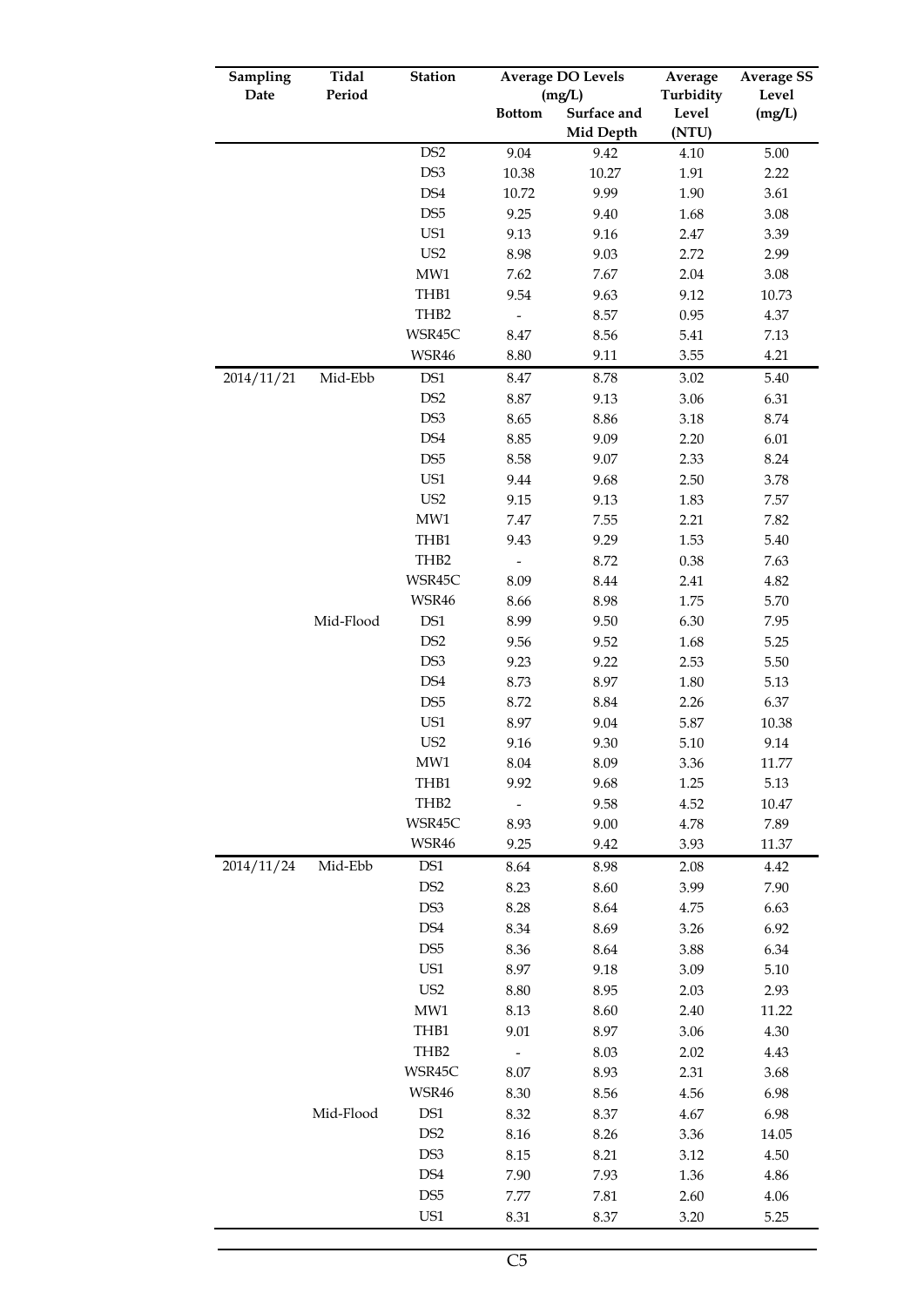| Sampling<br>Date | Tidal<br>Period | <b>Station</b>   |                                           | <b>Average DO Levels</b><br>(mg/L) | Average<br>Turbidity | <b>Average SS</b><br>Level |
|------------------|-----------------|------------------|-------------------------------------------|------------------------------------|----------------------|----------------------------|
|                  |                 |                  | Surface and<br><b>Bottom</b><br>Mid Depth |                                    | Level<br>(NTU)       | (mg/L)                     |
|                  |                 | US <sub>2</sub>  | 8.31                                      | 8.57                               | 3.11                 | 8.67                       |
|                  |                 | MW1              | 8.11                                      | 8.18                               | 3.71                 | 9.96                       |
|                  |                 | TH <sub>B1</sub> | 7.98                                      | 8.02                               | 3.09                 | 4.05                       |
|                  |                 | TH <sub>B2</sub> | $\overline{\phantom{0}}$                  | 7.16                               | 1.25                 | 5.13                       |
|                  |                 | WSR45C           | 8.28                                      | 8.41                               | 5.33                 | 10.12                      |
|                  |                 | WSR46            | 8.28                                      | 8.45                               | 4.49                 | 6.49                       |

Notes:

1. Please refer to Table C2 below for the Action and Limit Levels for dredging activities.

2. Cell shaded yellow indicated value exceeding the Action Level criteria.

3. Cell shaded red indicated value exceeding the Limit Level criteria.

4. Only mid-depth water was sampled at Station THB2 because water depth was less than 3m.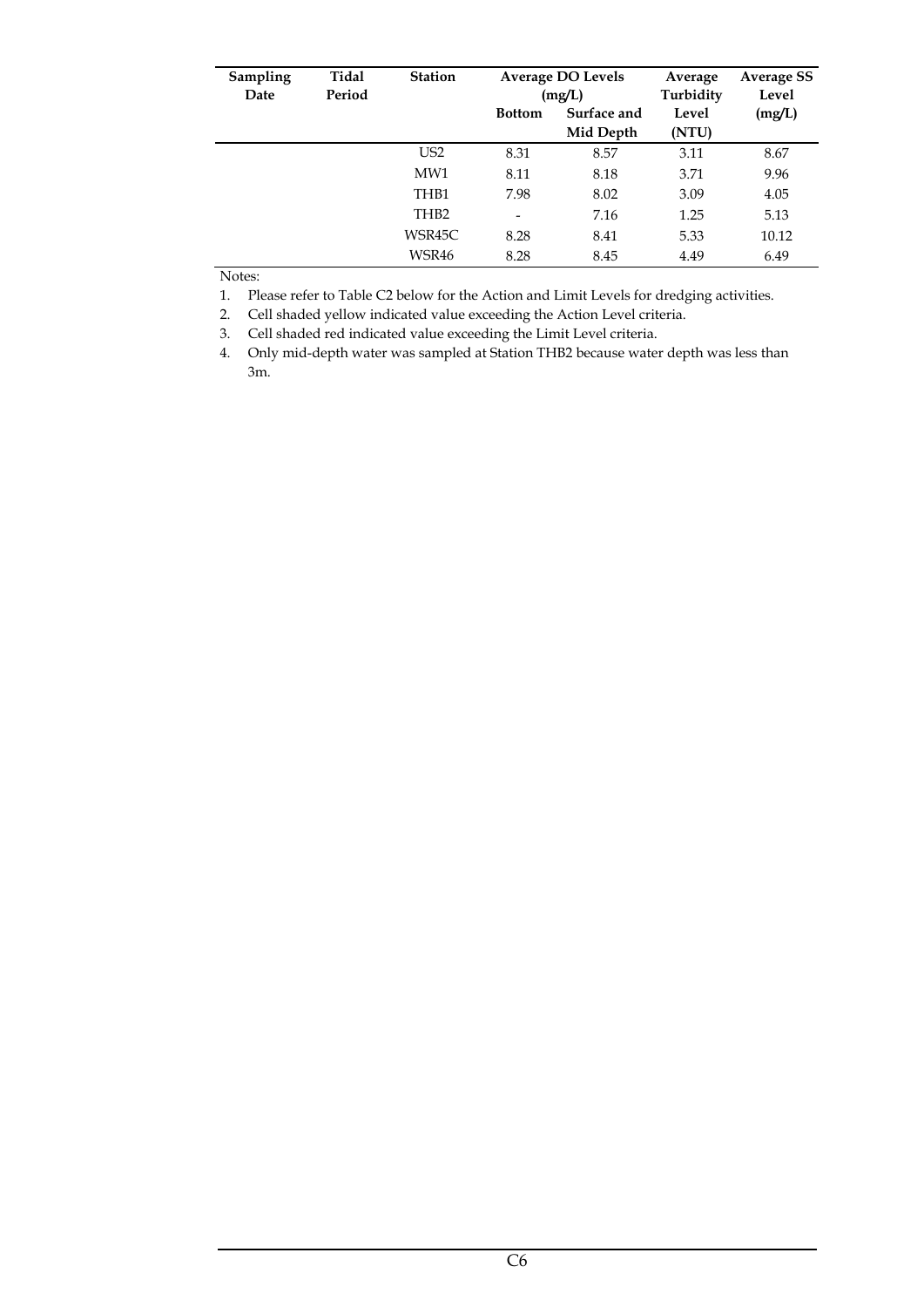| Parameter                                       | <b>Action Level</b>                                                                                                                                                                                            | <b>Limit Level</b>                                                                                                                                    |
|-------------------------------------------------|----------------------------------------------------------------------------------------------------------------------------------------------------------------------------------------------------------------|-------------------------------------------------------------------------------------------------------------------------------------------------------|
| Dissolved Oxygen (DO) <sup>(1)</sup>            | Surface and Mid-depth <sup>(2)</sup><br>The average of the impact, WSR 45C<br>and WSR 46 station readings are < 5%-<br>ile of baseline data for surface and<br>middle layer = $4.32$ mg L <sup>-1</sup><br>and | Surface and Mid-depth <sup>(2)</sup><br>The average of the impact, WSR 45C<br>and WSR 46 station readings are < 4<br>$mgL-1$<br>and                   |
|                                                 | Significantly less than the reference<br>stations mean DO (at the same tide of<br>the same day)                                                                                                                | Significantly less than the reference<br>stations mean DO (at the same tide of<br>the same day)                                                       |
|                                                 | <b>Bottom</b><br>The average of the impact, WSR 45C<br>and WSR 46 station readings are < 5%-<br>ile of baseline data for bottom layers =<br>$3.12$ mg $L-1$                                                    | <b>Bottom</b><br>The average of the impact station,<br>WSR 45C and WSR 46 readings are < 2<br>$mgL-1$                                                 |
|                                                 | and<br>Significantly less than the reference<br>stations mean DO (at the same tide of<br>the same day)                                                                                                         | and<br>Significantly less than the reference<br>stations mean DO (at the same tide of<br>the same day)                                                |
| Depth-averaged Suspended<br>Solids (SS) (3) (4) | The average of the impact, WSR 45C<br>and WSR 46 station readings are ><br>95%-ile of baseline data for depth<br>average = $21.60$ mg L <sup>-1</sup>                                                          | The average of the impact, WSR 45C<br>and WSR 46 station readings are ><br>99%-ile of baseline data for depth<br>average = $40.10$ mg L <sup>-1</sup> |
|                                                 | and                                                                                                                                                                                                            | and                                                                                                                                                   |
|                                                 | tide of the same day                                                                                                                                                                                           | 120% of control station's SS at the same 130% of control station's SS at the same<br>tide of the same day                                             |
| Depth-averaged Turbidity<br>$(Tby)$ (3) (4)     | The average of the impact, WSR 45C<br>and WSR 46 station readings are ><br>95%-ile of baseline data = 25.04 NTU                                                                                                | The average of the impact, WSR 45C<br>and WSR 46 station readings are ><br>99%-ile of baseline data = 32.68 NTU                                       |
|                                                 | and                                                                                                                                                                                                            | and                                                                                                                                                   |
|                                                 | 120% of control station's Tby at the<br>same tide of the same day                                                                                                                                              | 130% of control station's Tby at the<br>same tide of the same day                                                                                     |
| Notes:                                          |                                                                                                                                                                                                                |                                                                                                                                                       |

## *Table C2 Action and Limit Levels of Water Quality for Dredging, Backfilling and Capping Activities*

(1) For DO, non-compliance of the water quality limits occurs when monitoring result is lower than the limits.

(2) The Action and Limit Levels for DO for Surface & Middle layers were calculated from the combined pool of baseline surface layer data and baseline middle layer data.

(3) "Depth-averaged" is calculated by taking the arithmetic means of reading of all three depths.

(4) For turbidity and SS, non-compliance of the water quality limits occurs when monitoring result is higher than the limits.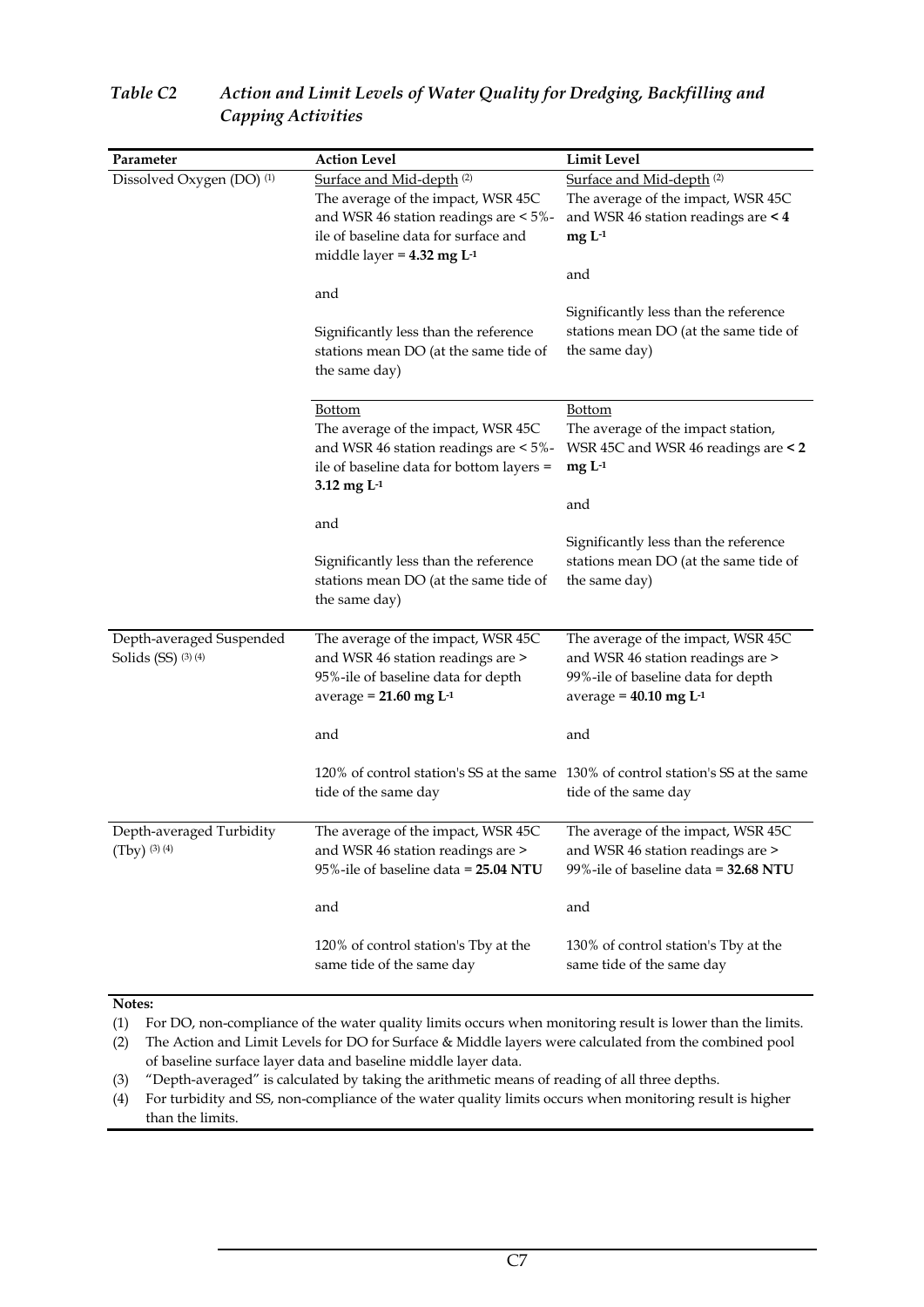| Sampling | <b>Stations</b>    | Temp  | Salinity     | Turbidity | <b>Dissolved Oxygen</b> | pH         |             |
|----------|--------------------|-------|--------------|-----------|-------------------------|------------|-------------|
| Period   |                    | (C)   | (ppt)        | (NTU)     | $(^{0}/_{0})$           | $(mg L-1)$ | $(mg L-1)$  |
| October  | RFF (Reference)    | 27.84 | 29.15        | 10.22     | 85.67                   | 5.72       | 7.85        |
| 2014     | IPF (Impact)       | 27.99 | 29.43        | 13.23     | 82.70                   | 5.50       | 7.83        |
|          | INF (Intermediate) | 28.35 | 30.70        | 9.47      | 79.84                   | 5.24       | 7.84        |
|          | Ma Wan             | 28.30 | 30.68        | 9.07      | 78.27                   | 5.14       | 7.84        |
|          | Shum Shui Kok      | 27.92 | 29.55        | 7.36      | 81.67                   | 5.43       | 7.84        |
|          | Tai Mo To          | 28.05 | 29.54        | 9.24      | 81.52                   | 5.41       | 7.82        |
|          | Tai Ho Bay 1       | 27.87 | 29.15        | 11.92     | 85.08                   | 5.68       | 7.83        |
|          | Tai Ho Bay 2       | 28.00 | 28.22        | 9.46      | 83.51                   | 5.59       | 7.78        |
|          | <b>WQO</b>         | N/A   | 26.23-32.06# | N/A       | N/A                     | >4         | $6.5 - 8.5$ |
| November | RFF (Reference)    | 25.96 | 30.63        | 8.58      | 85.80                   | 5.86       | 7.92        |
| 2014     | IPF (Impact)       | 26.06 | 30.59        | 12.06     | 83.59                   | 5.70       | 7.93        |
|          | INF (Intermediate) | 26.17 | 30.96        | 15.00     | 85.07                   | 5.78       | 7.96        |
|          | Ma Wan             | 26.21 | 32.11        | 3.53      | 86.30                   | 5.82       | 7.98        |
|          | Shum Shui Kok      | 26.13 | 31.45        | 9.97      | 85.21                   | 5.78       | 7.93        |
|          | Tai Mo To          | 25.96 | 30.54        | 16.79     | 85.58                   | 5.85       | 7.95        |
|          | Tai Ho Bay 1       | 25.91 | 30.16        | 23.27     | 83.63                   | 5.73       | 7.90        |
|          | Tai Ho Bay 2       | 25.49 | 28.79        | 8.02      | 89.17                   | 6.20       | 7.84        |
|          | <b>WQO</b>         | N/A   | 27.57-33.70# | N/A       | N/A                     | >4         | $6.5 - 8.5$ |

## *Table C3 In-situ Monitoring Results for Routine Water Quality Monitoring of CMP 1 in October and November 2014*

**Notes:** 

#Not exceeding 10% of natural ambient level which is the result obtained from the Reference Station. Cell shaded yellow / red indicate value exceeding the Action/Limit levels.